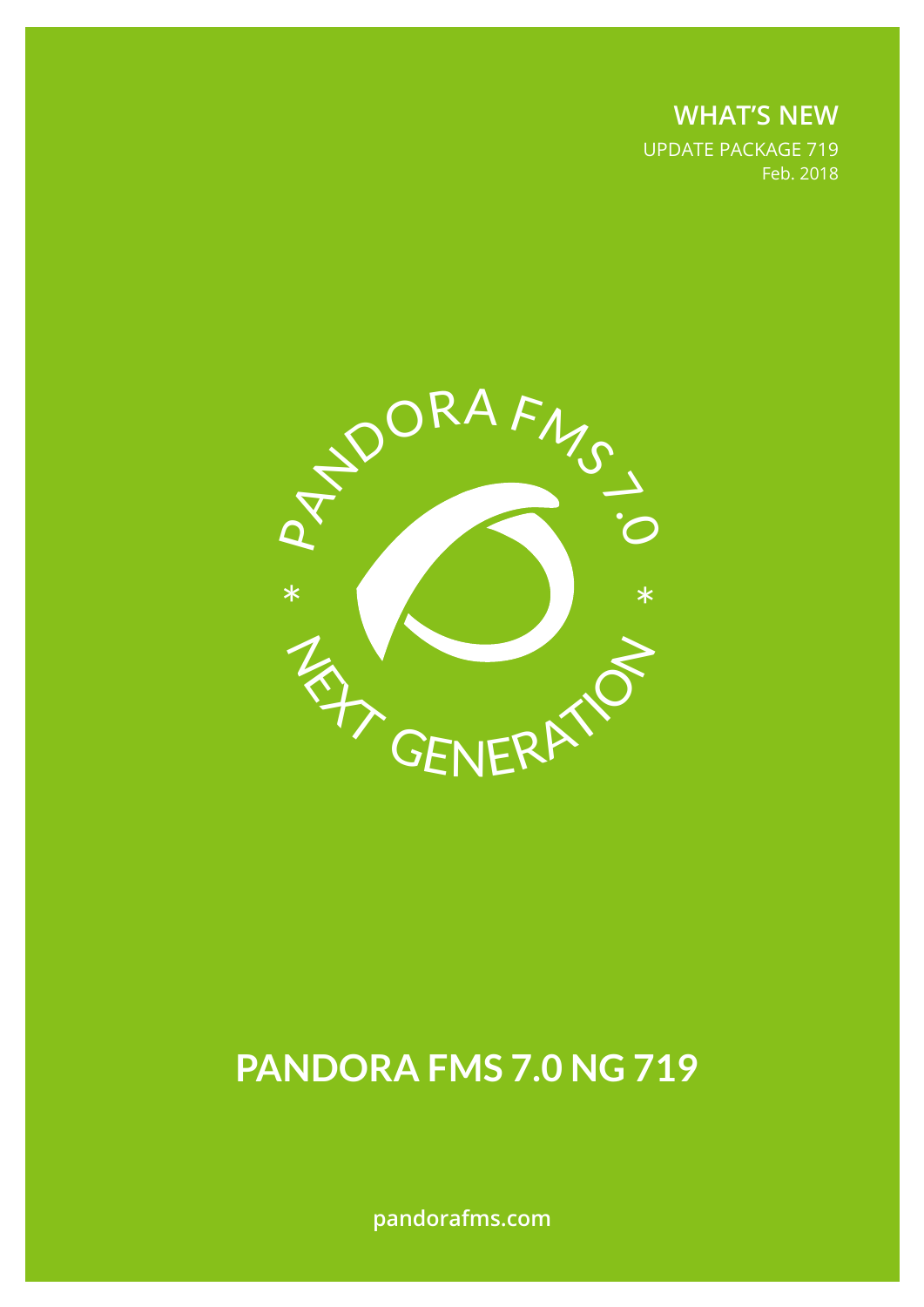

# **New Cluster Monitoring View**



#### **Cluster Monitoring**

Monitoring an active/active or active/passive cluster of applications such as Oracle, WebLogic, SQL Server or Exchange is now as easy as completing a five-step wizard. It includes its own preconfigured and automatic views.



#### **WEB User Experience (WUX)**

Improvements in WUX server performance and graphical visualization in statistics.



### **Network Maps improvements**  For a much clearer and more ordered display, the representation of the nodes has been improved.



#### **Improved graphs**

For a better organization and representation of the data.

רמרס רמרמי רמרממו

#### **Clocks in visual consoles**

Clocks have been added with the different time zones in the visual consoles of Pandora FMS.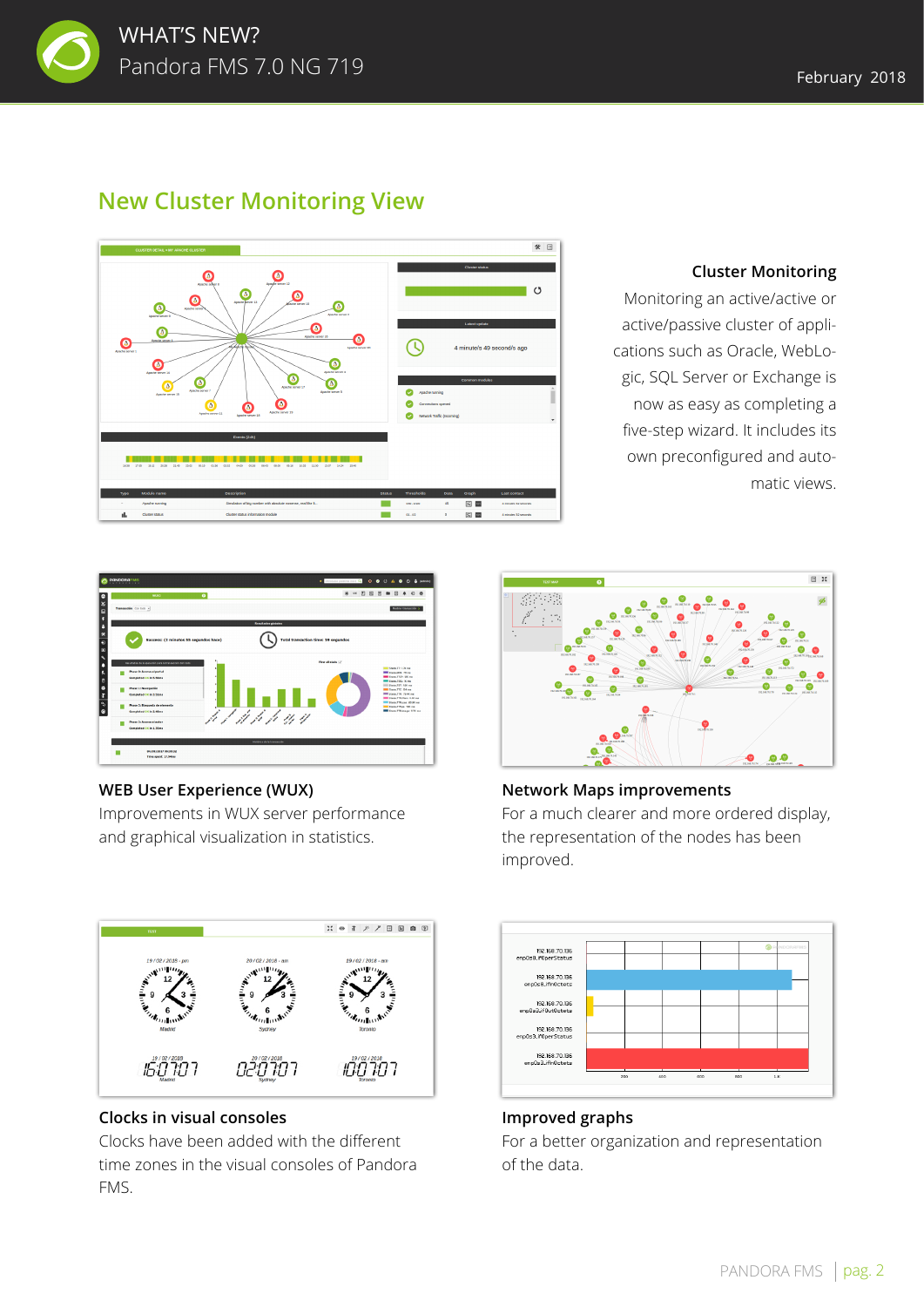

## **Metaconsole improvements**

The update of agents through massive operations has been improved thanks to its immediate synchronization.

| <b>REPORTING » VISUAL CONSOLE</b> | $\bullet$ |           |                    |                        |            | 国      |
|-----------------------------------|-----------|-----------|--------------------|------------------------|------------|--------|
| <b>Search</b>                     |           | Group All | $\pmb{\mathrm{v}}$ | <b>Group Recursion</b> | Search $Q$ |        |
| Total items: 3                    |           |           |                    |                        |            |        |
| Map name                          |           |           | Group              | Items                  | Copy       | Delete |
| test                              |           |           | Ó                  | 6                      | 门          | 壶      |
| New visual console                |           |           | $\bullet$          | $\mathbf 0$            | 门          | 壶      |
| Visual console                    |           |           | $\bullet$          | 16                     | O          | 壶      |
| Create                            |           |           |                    |                        |            |        |

- **\*** Performance optimization and visualization of the visual consoles and incorporation of full-scale graphics by default.
- **\*** Review of the reports of the automatic combined graphs (with and without full-scale graphs).
- **\*** Optimized background preview.

## **Improvements in events and alerts**

- **\*** Improved functioning of the alert view and tags and the visualization of module instructions in events.
- **\*** Exception control optimization.
- **\*** Incorporation of changes in the filtering of events with parent and child groups.
- **\*** Visual changes in the Chrome extension of events.
- **\*** New macro for the an event name.
- **\*** Changes in the formatting of fields in email sending actions.

| Module 'Ping' is going to CRITICAL (0)<br>Pandora : . Event occured at 2018-02-19 16:33:46 in the module with Id<br>484. | E           |
|--------------------------------------------------------------------------------------------------------------------------|-------------|
| Module 'Ping' is going to CRITICAL (0)                                                                                   | $\bigoplus$ |
| Module 'Ping' is going to CRITICAL (0)                                                                                   | $\bigoplus$ |
| Module 'Ping' is going to CRITICAL (0)                                                                                   | $\bigoplus$ |
| Module 'Gi0/13_ifOperStatus' is going to CRITICAL (0)                                                                    | $\bigoplus$ |
| Module 'Gi0/8_ifOperStatus' is going to CRITICAL (0)                                                                     | $\bigoplus$ |
| Module 'Gi0/16_ifOperStatus' is going to CRITICAL (0)                                                                    | $\bigoplus$ |
| Module 'Gi0/15_ifOperStatus' is going to CRITICAL (0)                                                                    | $\bigoplus$ |
| Module 'Gi0/11 ifOperStatus' is going to CRITICAL (0)                                                                    | $\bigoplus$ |
| Module 'Gi0/12 ifOperStatus' is going to CRITICAL (0)                                                                    | $\bigoplus$ |
| Module 'Gi0/14_ifOperStatus' is going to CRITICAL (0)                                                                    | $\bigoplus$ |
| Module 'Gi0/5_ifOperStatus' is going to CRITICAL (0)                                                                     | $\bigoplus$ |
| Module 'Gi0/9_ifOperStatus' is going to CRITICAL (0)                                                                     | $\bigoplus$ |
| Module 'Gi0/4_ifOperStatus' is going to CRITICAL (0)                                                                     | $\bigoplus$ |
| Module 'Gi0/6 ifOperStatus' is going to CRITICAL (0)                                                                     | $\bigoplus$ |
| Module 'Ping' is going to CRITICAL (0)                                                                                   | $\bigoplus$ |
| Module 'Ping' is going to CRITICAL (0)                                                                                   |             |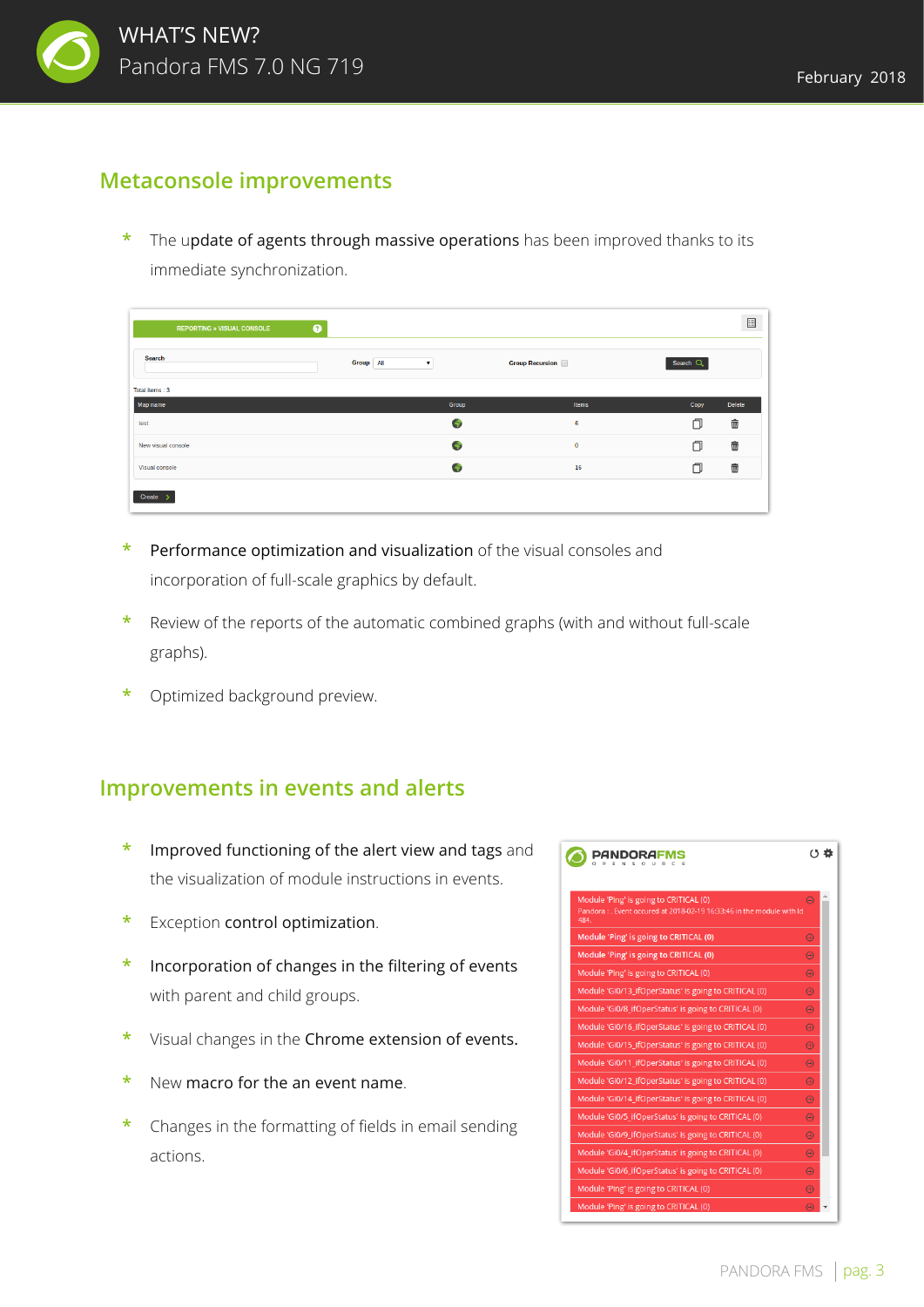

# **Improvements in graphs and reports**

- **\*** New functionality that allows setting a default name for custom graphics and PDF reports.
- **\*** Changes in the visual appearance of horizontal graphs.



- **\*** Greater precision in graph values.
- **\*** Advanced functionality for header and footer formats in PDF reports.
- **\*** Optimization of the presentation of simple module dynamic graphs. Changes in the presentation of decimal places in static graphs for a better visualization of the values.
- **\*** Improved display of graphs combined with small intervals.

## **Installation process improvements**

- **\*** New commands in the installation ISO for better operation..
- **\*** Optimization of agent installation in Windows with the possibility of starting and stopping the service, as well as editing Pandora FMS configuration from the shortcuts in the start menu, for users that do not have administrator permission.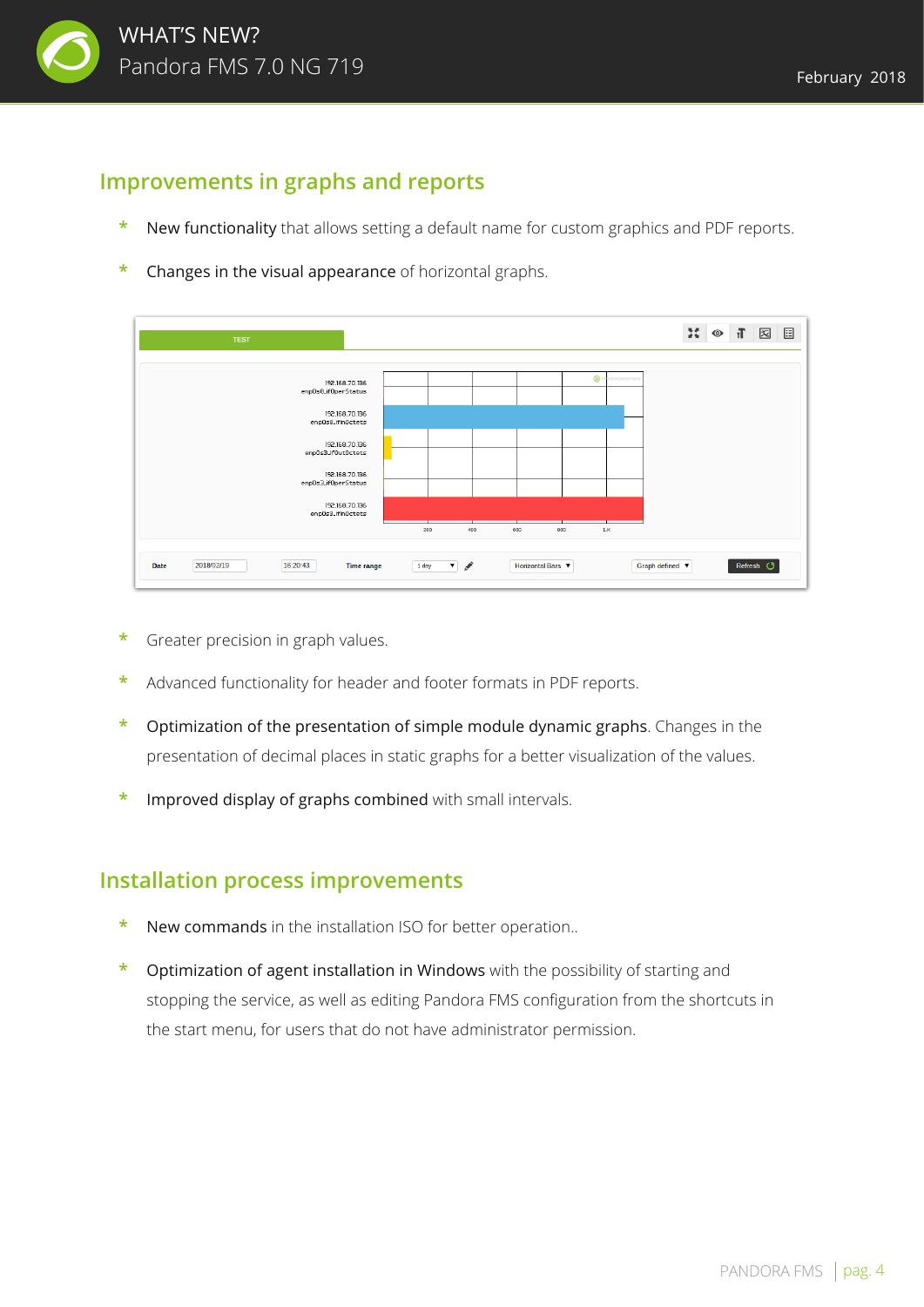

## **Improvements in user management**

- **\*** Improved user search and passwords in the database with LDAP.
- **\*** Console ACL cache system optimization.

## **Internal improvements**

- **\*** New default parameters have been added in the Pandora FMS server configuration file concerning the sync server, dynamic thresholds and SNMP forwarding for a better server configuration after the ISO installation..
- **\*** Increase in the number of threads for syncserver servers.
- **\*** Updating the content of the online help and its format.
- **\*** Optimization of the system audit tool with respect to information on changes.
- **\*** The QR functionality from mobile QR has added the option to redirect to the normal view if the mobile browser is in "see as computer" mode, otherwise it redirects to the the mobile version view of Pandora FMS.

| <b>PANDORAFMS</b>            |                                                             |                                        | ₽                   | 空白光          |                           | 図 ☆ ● 要回 ※ ◎         |                 |
|------------------------------|-------------------------------------------------------------|----------------------------------------|---------------------|--------------|---------------------------|----------------------|-----------------|
| Agent name $\bigstar$        | ee910fb7fd6e905ae35724b0c07654a5ff1f1567b75d6882492d7d ID 1 |                                        | 面<br>$\alpha$<br>同★ |              |                           | View agent's QR code |                 |
| <b>Alias</b>                 | pandorafms                                                  |                                        |                     |              |                           |                      |                 |
| <b>IP Address</b>            | 192.168.70.121                                              | 192.168.70.121 ▼ Delete selected items |                     |              |                           |                      |                 |
| Group                        | Applications $\blacktriangledown$                           |                                        |                     | Page QR Code | $\boldsymbol{\mathsf{x}}$ |                      |                 |
| Interval                     | 5 minutes $\mathbf{v}$                                      |                                        |                     |              |                           |                      |                 |
| <b>OS</b>                    | $\overline{\phantom{a}}$ $\Delta$<br>Linux                  |                                        | N AST               |              |                           |                      |                 |
| <b>Server</b>                | pandorafms $\bullet$                                        |                                        |                     |              |                           |                      |                 |
| <b>Description</b>           | Created by pandorafms                                       |                                        |                     |              |                           |                      |                 |
| <b>Advanced options</b><br>↘ |                                                             |                                        |                     |              |                           |                      |                 |
| Custom fields                |                                                             |                                        |                     |              |                           |                      | Update <b>3</b> |
|                              |                                                             |                                        |                     |              |                           |                      |                 |

**\*** Design improvements in pop ups.